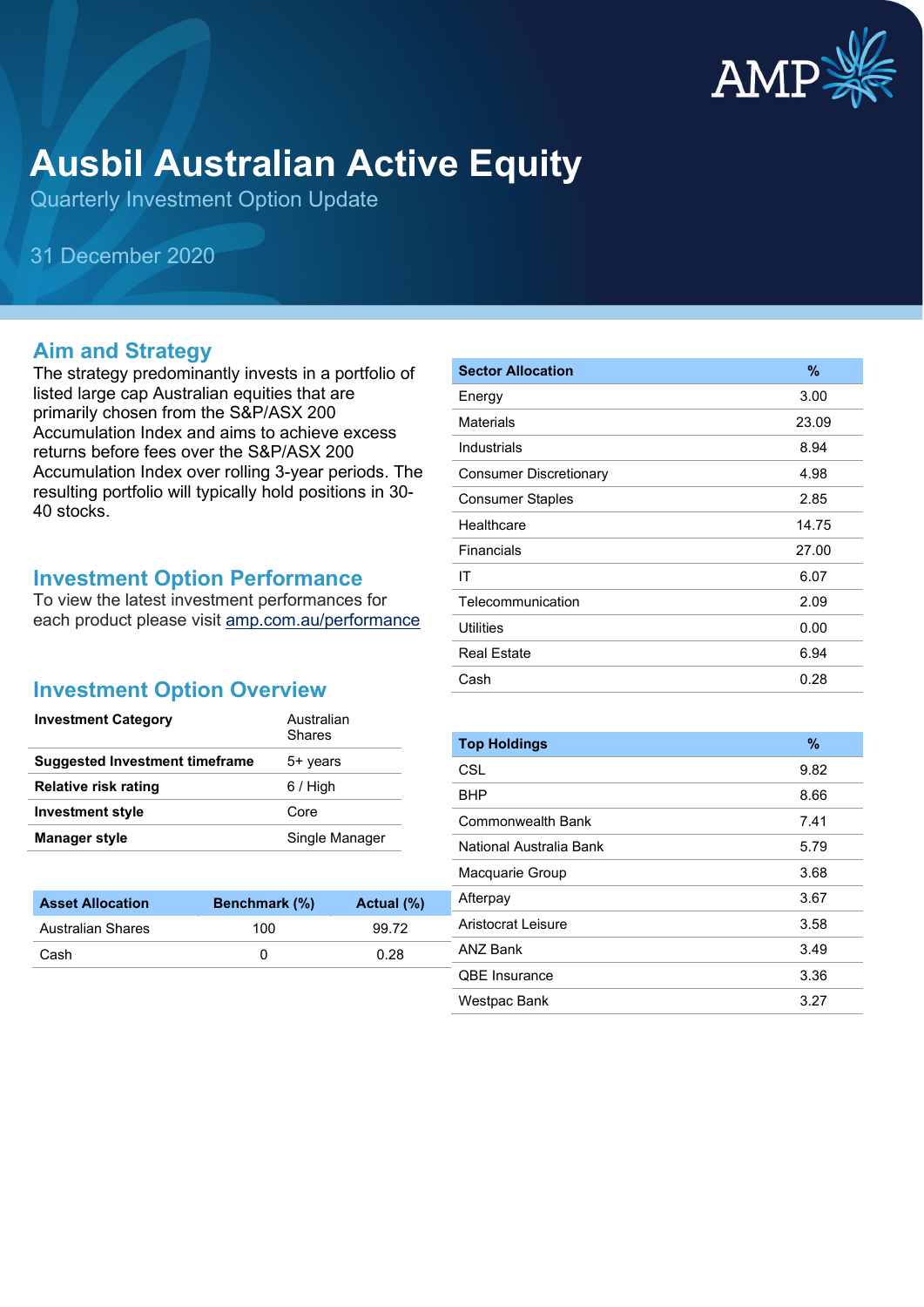### **Portfolio Summary**

- Portfolio performance for the quarter ending September 2020 was +2.34% (gross of fees) versus the benchmark return of -0.06%, as measured by the S&P/ASX 300 Accumulation Index.
- Over September, Portfolio weights increased in Infrastructure Trusts with the addition of the recently recapitalized Sydney Airport, and in the Transportation (Qantas) and Online Services sectors with the addition of Webjet as the economy shifts towards reopening, and more relaxed travel conditions.

#### **Investment Option Commentary**

At a sector level, the Portfolio's overweight positions in the Health Care, Information Technology and Materials sectors contributed to relative performance. The underweight exposures to the Energy, Industrials, Consumer Staples, Communication Services, Utilities and Real Estate sectors also added value. Conversely, the overweight position in the Financials sector detracted from relative performance. The underweight position in Consumer Discretionary also detracted value.

At a stock level, the overweight positions in Afterpay, OZ Minerals, Aristocrat Leisure, Goodman Group, NextDC, Super Retail Group and Qantas contributed to relative performance. The nil positions in Woodside Petroleum, The a2 Milk Company and Insurance Australia Group also added value. Conversely, the overweight positions in AMP, Lendlease, Santos, IGO, National Australia Bank and Saracen Mineral Holdings detracted from relative performance. The nil holdings in Fortescue Metals, James Hardie, Xero and ALS also detracted value.

#### **Market Commentary**

Despite a negative month on markets, the September quarter has been strong for equities, including a robust US quarterly reporting season that saw S&P 500 companies exceed earnings expectations by an average of 22%, and an Australian full year reporting season that delivered falls in earnings that were not a bad as feared, and the opportunity for many companies to reinforce their balance sheets through capital raisings.

This quarter, global markets continued their post-March rally. The global economy continues to show signs of recovery, though in September equity markets across the world took a breather in the wake of further conflict between the US and China, some resurgence in COVID-19 cases in the US amongst other countries, and some uncertainty as the US enters the late phases of the 2020 general election.

#### **Outlook**

Ausbil's view of a robust u-shaped economic recovery remains, with the rebound that started in the second half of 2020 to strengthen into 2021, with a consequent recovery in company earnings. The unfolding economic recovery will benefit both growth and cyclical businesses, supported by ongoing accommodative monetary and fiscal policies. They are also seeing the potential for both 'rebound' and 'organic' growth to drive a return to full earnings capacity across industries as they emerge from lockdowns, as the consumer returns to a more balanced pattern of spending, and as the world trends towards a more normalised global trade environment.

However, key risks remain around the pandemic itself, as they are yet to see the efficacy of new vaccines deployed amongst the actual population. Moreover, new virus strains and localised infection spikes in Australia, and globally brought December back to reality from the heady returns of November. The markets closed the year positively, but with a somewhat sombre mood with respect to the localised spikes and border closures in Australia, problems across Europe that saw lockdowns extended into the new year, and worsening infection burdens in the US, and many developing economies where the virus is far from controlled. While these developments do not change Ausbil's macro outlook for recovery, they remain keenly in focus, and they are managing their portfolios accordingly.